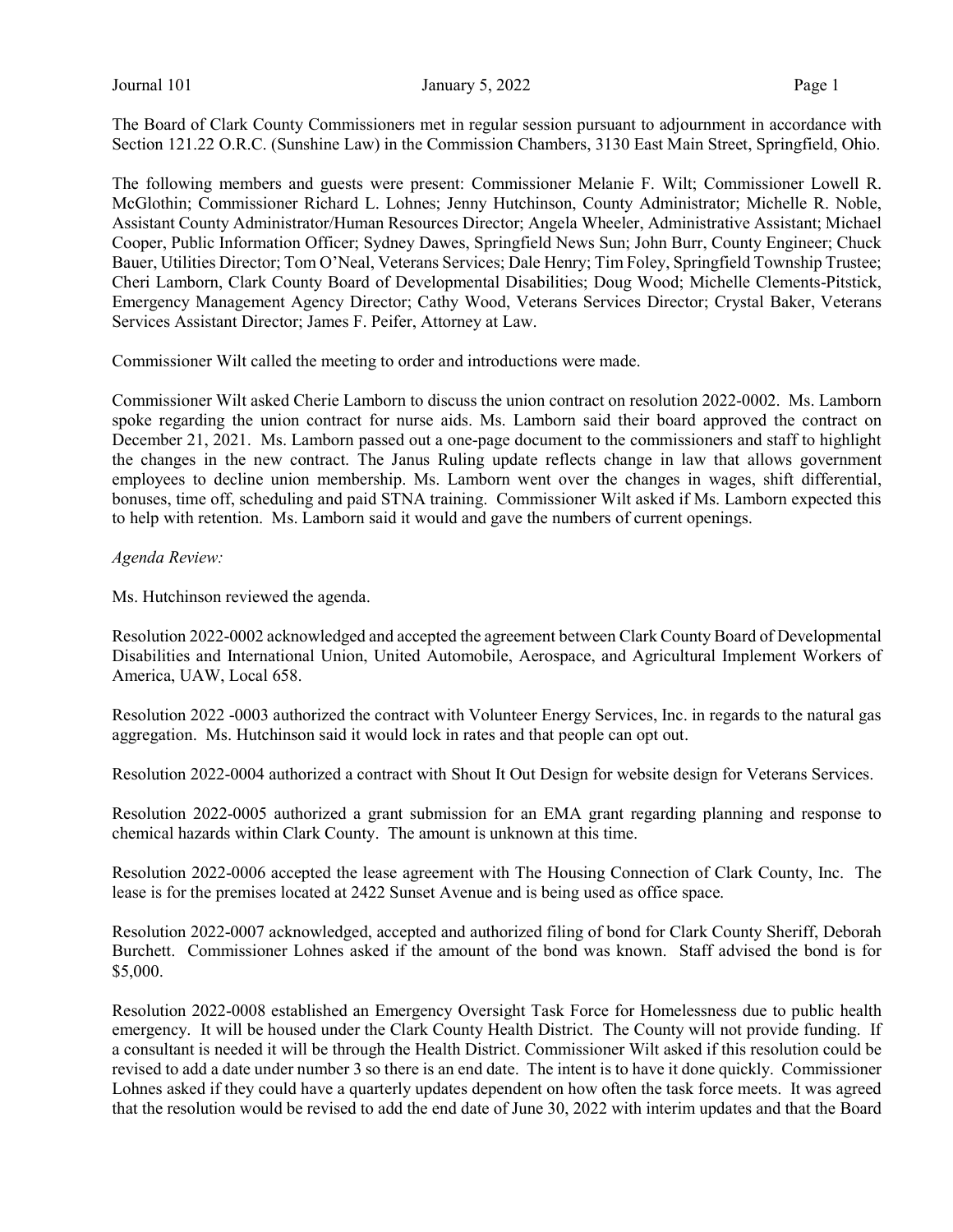will request The Clark County Combined Health District to establish the task force. Commissioner Lohnes asked for the resolution to be revised prior to voting.

Resolution 2022-0009 authorized County Departments to utilize GovDeals.com for disposal of surplus county equipment. This is an annual resolution.

Resolution 2022-0010 authorized expenditure of public funds for Proper Public Purpose for 2022. This is an annual resolution.

Resolution 2022-0011 set the date and time for the reorganization meeting for the Board. It is scheduled for Wednesday, January 12, 2022 at 8:30 a.m.

Resolution 2022-0012 acknowledged and accepted a Quit Claim Deed for Right of way for a lot split.

Resolution 2022-0013 authorized the County Engineer to use the "Force Account".

Resolution 2022-0014 – authorized removal of obstruction per Ohio Revised Code 5547.03 at 4271 Petre Road. Commissioner Lohnes asked Mr. Burr if something has changed as there are several masonry structures throughout the county. Mr. Burr said the Engineer Department's practice is if they see the obstruction while it is under construction, they ask the owner to remove it. This particular obstruction is a masonry mail box enclosure and was under construction at the time.

Commissioner Wilt said if the Engineer's Department has authority to remove it, do the Commissioners need to get involved. Mr. Burr said they need the Commissioner's approval. Commissioner Lohnes asked about these types of obstructions that are already existing. Mr. Burr said they are trying to stop the ones that are going up now and stated if the Commissioners want to pursue the existing obstructions, he would be willing to discuss actions.

Commissioner Lohnes asked why the Engineer's Department is choosing now to try to prevent them from going up. Mr. Burr said again that they try to catch them as they are going up. Mr. Burr explained they are a safety concern due to the extent of damage caused if a car hits the structure. Commissioner Lohnes said he realizes they are unsafe but they have been around for a very long time. They are on other roads that have heavier traffic than Petre Road.

Commissioner Lohnes said he is hesitant to enforce it on this particular structure. Commissioner Wilt said it seems heavy handed to go out and tear this one down. Commissioner Lohnes asked if the owner is aware of his liability with this structure. Commissioner McGlothin asked how far in the right of way this structure sets. Mr. Burr said it is right on the line and it would need to be 10 feet off of the white line which would make it difficult for the mail carrier. Commissioner Wilt said she thinks the first step is public education regarding the safety issues, which is the County's responsibility, and then the Commissioners can take action down the road.

Commissioner Lohnes asked Mr. Foley if Springfield Township had any issues with these structures. Mr. Foley said Springfield Township addressed one going up in Aberfelda Drive and due to the drainage issues they allowed it to be completed. Commissioner Lohnes asked Mr. Burr if he saw one going up on a township road, what his actions would be. Mr. Burr said he would advise the township trustees. Commissioner Wilt said they could table it or vote on it separately. Commissioner McGlothin said the County should put a story and picture in the newspaper to educate residents. Mr. Burr said these structures should be permitted and none of them are permitted. The Commissioners decided to table the resolution.

Resolution 2022-0015 acknowledged the report on Water and Sewer Rates for 2022. Mr. Bauer went through his handout regarding the proposed new rates. A 3% rate increase is being proposed. Last year there were no increases except the ones tied to the City of Springfield. Commissioner McGlothin said the Utilities Department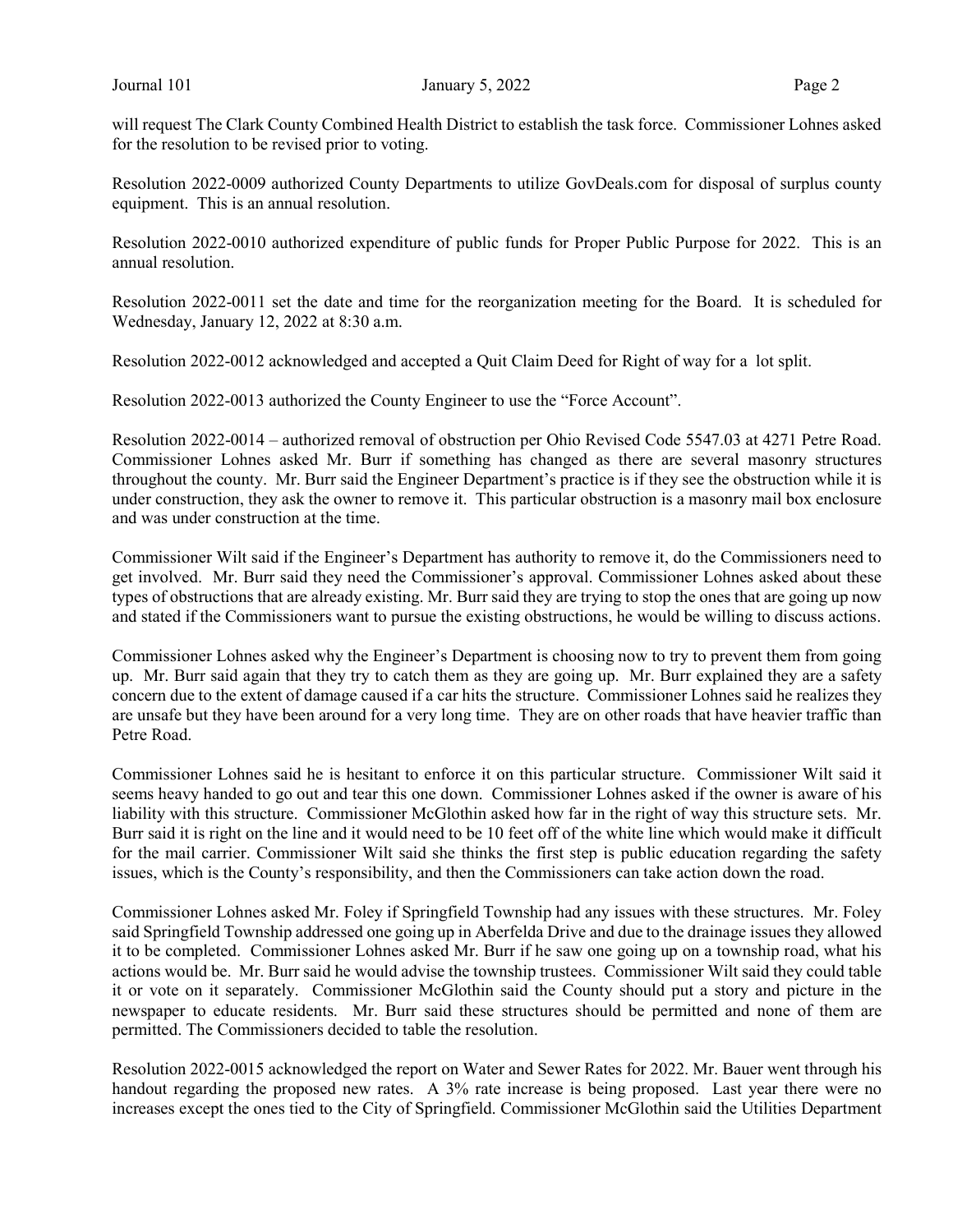is doing it correctly so residents don't experience a large increase all at once. Mr. Bauer stated they used an outside consultant and the 3% increase was suggested by the consultant. Ms. Hutchinson said this allows the County to pay cash for utilities projects instead of borrowing the money. Commissioner McGlothin mentioned the increase in inflation and asked if the Utilities Department was experiencing those same increases. Mr. Bauer said they do see those same increases in inflation in their projects. Commissioner Lohnes mentioned an area that received a 10% increase last year from the city and a 2% increase this year from the city. Commissioner McGlothin thanked Mr. Bauer for the information.

Resolution 2022-0016 approved the annual travel/expense allowance for all departments.

Resolution 2022-0017 approved three departmental travel/expense allowances.

Resolution 2022-0018 authorized allocation of ARPA funds for employee COVID vaccine incentives. Ms. Hutchinson said that last year we gave incentives to employees who received the COVID-19 vaccine, which ended on October 1, 2021. Commissioner Wilt asked if the general fund will reflect the reimbursement this year or is it retroactive. Ms. Hutchinson said it is not necessarily the general fund, it depends on which fund paid that expense.

Resolution 2022-0019 set the date and time for public hearing for proposed Zoning Text Amendment ZA-2021- 01 for Wednesday, January 19, 2022 at 10:00 a.m.

Resolution 2022-0020 set the date and time for public hearing for Rezoning Case Z-2021-08 filed by Westore LLC.

Resolution 2022-0021 is a replacement resolution to approve the Expedited Type 1 Annexation petition for approximately 247.17 acres in Springfield Township. Ms. Hutchinson said it failed when on the agenda previously but it cannot legally fail due to the CEDA Agreement. It would open a lawsuit against the County. Commissioner Wilt asked Mr. Foley if he is here to discuss this resolution. Mr. Foley said he is here to discuss the annexation and the impacts of CEDA and TIF (Tax Increment Financing).

Mr. Foley said annexation of Springfield Township areas within the CEDA territories for residential development creates an additional burden on the township since the township is responsible for road and road right of way maintenance. Unlike industrial and commercial development within the CEDA territories, in which the township receives 12.5% of the city income tax paid by employees, there is no income tax sharing with residential development.

Mr. Foley said when a TIF is imposed by the City on annexed areas within the CEDA territories for residential development, the township's share of the real estate tax is redirected. The township is taking care of the roads and road right of ways because of CEDA while not receiving the real estate tax revenue typically due to them since it is being redirected by the TIF. Mr. Foley said with the Bridgewater Development behind Wal-Mart, the TIF on the township is 30 years at 100%. 30 years of not receiving the township's fair share of real estate tax. With the Bridgewater Development, the TIF on the Clark-Shawnee School District is 10 years at 75%.

Mr. Foley said the residents living in the annexed areas within the CEDA territories are dual residents of both the city and the township. Mr. Foley said the township trustees are not opposed to housing or economic development, nor, are they opposed to CEDA since it provides significant income to the township's general fund every year. The township trustees are concerned about additional TIF's being imposed thus redirecting the township's share of real estate tax while the township takes on additional responsibilities and costs.

Mr. Foley also said CEDA states that road mileage shall count as "township's roads for road tax purposes and gas tax distribution." Mr. Foley said that has not been the case. No one has been able to calculate the formula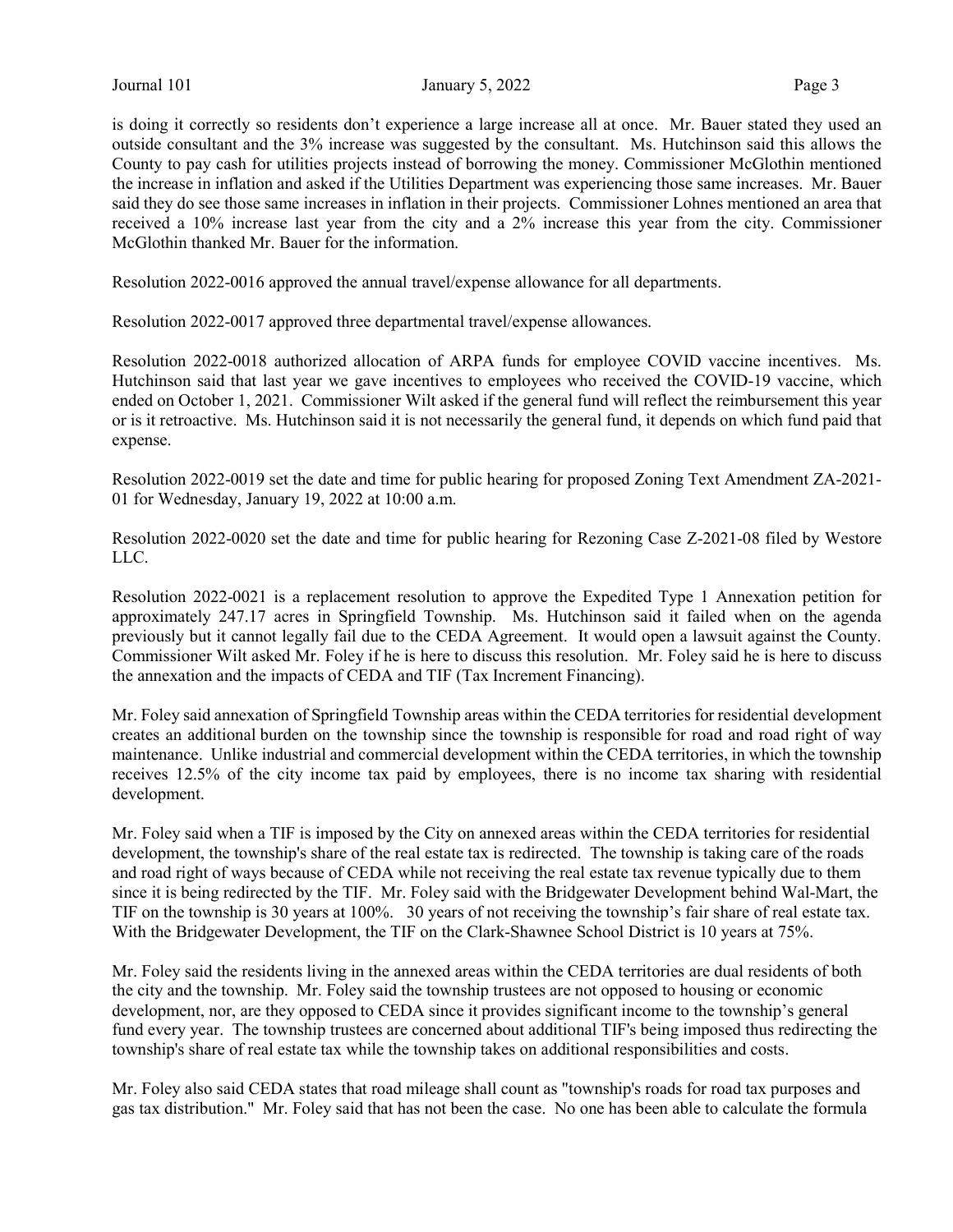to give the township their part of the distribution. Springfield Township Trustees worked with the Engineer's Department to determine the township's portion of the road and gas taxes and it was such an extensive formula they could not figure it out. The City of Springfield agrees the township should be receiving the road and gas taxes but they don't know how to calculate it. Commissioner Wilt asked if the township has retained an attorney to help them with the calculation. Mr. Foley said they have not. Ms. Hutchinson said there are consultants that would help figure that out for the township. Discussion ensued regarding TIFs and new development.

Resolution 2022-0022 – is the public hearing at 10 a.m. for the Clark County Veteran's Service Commission budget request.

#### County Commissioner Updates:

Commissioner Lohnes said the ARPA money was used to pay for vaccine incentives. Commissioner Lohnes said 40% of county employees are not vaccinated. This years' data shows the high percentage of hospitalizations from COVID is the unvaccinated people. Commissioner Lohnes said he mentioned this because the County is selfinsured. He asked what should be done about the employees that chose not to get the vaccine. He does not believe the Board should make anyone do it but he believes the Board should add \$200 per month to those employees's healthcare. Commissioner Wilt said she would put this in the category of risky health behaviors such as smoking and overeating. Commissioner Wilt asked how the County would determine what to do with each risky health behavior. Commissioner Wilt said she agrees it is not fair that the County has to pay extra for the unvaccinated employees but asked how it could be monitored. Commissioner Lohnes said that the Supreme Court supports OSHA mandating vaccines for companies with over 100 employees. Commissioner McGlothin said he agrees, but how does the Board police people. Ms. Noble said Mr. Thompson is looking into what the Board can do legally. Ms. Hutchinson said if the Board offered more incentive, it would need to be a larger dollar amount to encourage people to get the vaccine or the booster. Ms. Noble stated there is currently an incentive that if an employee is not vaccinated they cannot work from home while out with COVID. Commissioner Wilt said she does not believe any incentive would affect the numbers greatly. Commissioner Wilt is open to legal recommendations on what the Board can do.

Commissioner Wilt said she received solar information and is having it scanned and distributed to the other Commissioners.

Commissioner McGlothin said he is glad to be back.

Commissioner Wilt said she would like to see the option to Zoom for meetings again. Commissioner Lohnes said he did mention it to Representative Kyle Koehler.

#### County Administrator Updates:

Ms. Hutchinson said the IS Department is deploying the laptops to the Commission and Personnel Departments.

Ms. Hutchinson said the dispatch design was sent to LEADS. Major Clark is going to follow up with them. LEADS has to approve the design.

Ms. Huthcinson said she is waiting for the Auditor's Office to close 2021 and certify the balances for the budget. It should be about a week or so to hear back from them.

Ms. Hutchinson said two projects are receiving bids tomorrow, the Fairground Horse Barns and the Family Services Home Road Renovations Re-Bid. Commissioner Wilt said someone she knows said the specifications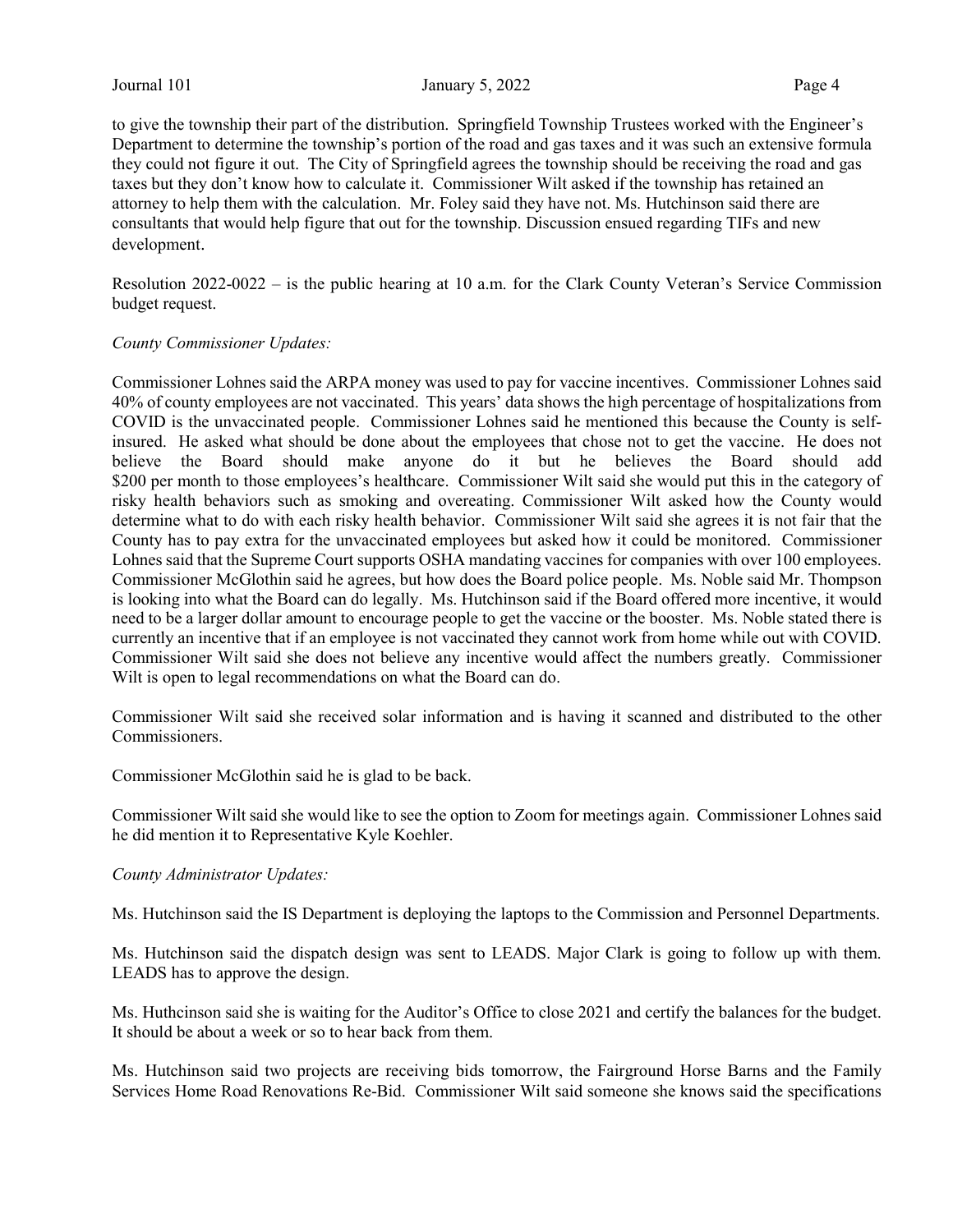for the Horse Barns are over the top. She also had a conversation with the development group at the fairgrounds and they want her to come to their January 26, 2022 meeting.

Commissioner Wilt mentioned the PDAC Meeting on Monday and asked if Ms. Hutchinson will be attending. Ms. Hutchinson said Community Development will be attending.

Audience Comments: Mr. Henry asked for the status of building the hotel. Commissioner Wilt said the County is discussing with the developer. They expect nothing to happen until mid-2022.

The Board recessed until 10:05 a.m.

Call to Order, Commission President Wilt **Resolution 2022-0001** Resolution 2022-0001

Following the pledge, Commissioner Lohnes moved to approve the minutes of the last meeting and dispense with reading of the same. Commissioner McGlothin seconded the motion. The roll being called for passage resulted as follows:

Commissioner Lohnes, Yes; Commissioner McGlothin, Yes; Commissioner Wilt, Abstain

Commissioner Lohnes moved to approve the December 1, 2021 minutes. Commissioner McGlothin seconded the motion. The roll being called for passage resulted as follows:

Commissioner Lohnes, Abstain; Commissioner McGlothin, Yes; Commissioner Wilt, Yes

Commissioner Lohnes moved to approve the December 29, 2021 minutes. Commissioner McGlothin seconded the motion. The roll being called for passage resulted as follows:

Commissioner Lohnes, Yes; Commissioner McGlothin, Yes; Commissioner Wilt, Abstain

Commissioner Lohnes moved to approve the agenda in its entirety with the exception of Resolution 2022-0004, 2022-0008 as amended, 2022-0014 to table, 2022-0021 and 2022-0022. Commissioner McGlothin seconded the motion. The roll being called for passage resulted as follows:

Commissioner Lohnes, Yes; Commissioner McGlothin, Yes; Commissioner Wilt, Yes

Commissioner Lohnes moved to approve Resolution 2022-0004. Commissioner McGlothin seconded the motion. The roll being called for passage resulted as follows:

Commissioner Lohnes, Abstain; Commissioner McGlothin, Yes; Commissioner Wilt, Yes

Commissioner Lohnes moved to approve Resolution 2022-0021. Commissioner McGlothin seconded the motion. The roll being called for passage resulted as follows:

Commissioner Lohnes, No; Commissioner McGlothin, Yes; Commissioner Wilt, Yes

The Board held the public hearing, Resolution 2022-0022

#### Resolution 2022-0002 BDDC file

Acknowledge and Accept Agreement Between Clark County Board of Developmental Disabilities and International Union, United Automobile, Aerospace, and Agricultural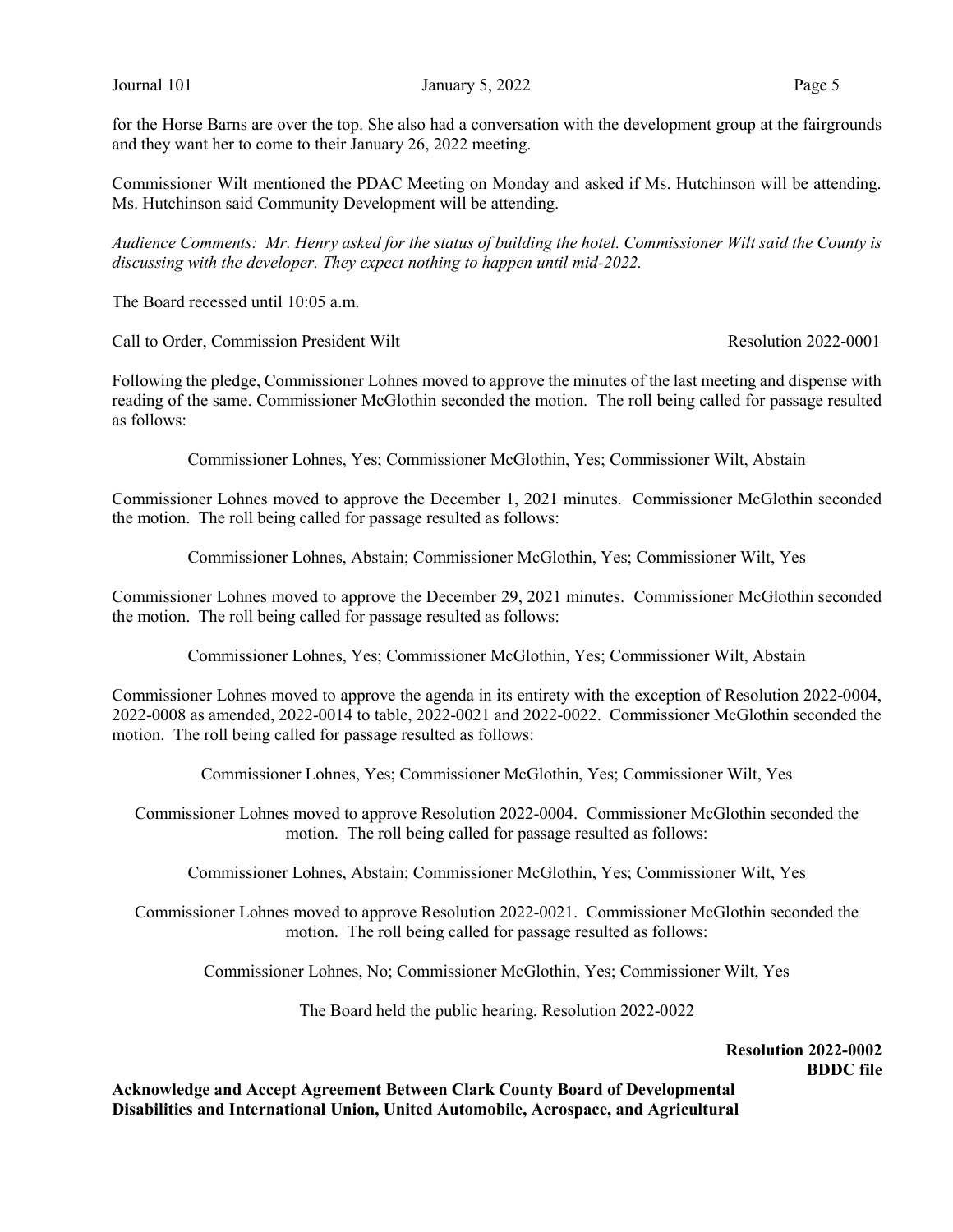#### Implement Workers of America, UAW, Local 658

Commissioner Lohnes moved, per the request of the Board of Developmental Disabilities, to acknowledge and accept the following:

|                         | Agreement Between: Clark County Board of Developmental Disabilities and International Union, United |
|-------------------------|-----------------------------------------------------------------------------------------------------|
|                         | Automobile, Aerospace, and Agricultural Implement Workers of America, UAW,                          |
|                         | Local 658                                                                                           |
| <b>Purpose:</b>         | Provides a fair and responsible method of enabling employees covered by this                        |
|                         | Agreement to participate through Union representation in the establishment of terms and             |
|                         | conditions of their employment, to receive a prompt and fair disposition of grievances,             |
|                         | and to establish a peaceful procedure for the resolution of all differences between the             |
|                         | parties.                                                                                            |
| <b>Expiration Date:</b> | November 1, 2024                                                                                    |

Further move to authorize the County Administrator to execute the agreement and related documents.

Commissioner McGlothin seconded the motion and the roll being called for its passage, the vote resulted as follows:

Commissioner Lohnes, Yes; Commissioner McGlothin, Yes; Commissioner Wilt, Yes

Resolution 2022-0003 COMC file

#### Authorize Contract with Volunteer Energy Services, Inc.

Commissioner Lohnes moved, per the request of the County Administrator, to authorize a Governmental Aggregation Agreement with:

| <b>Organization Name:</b>    | Volunteer Energy Services, Inc.                |
|------------------------------|------------------------------------------------|
| <b>Organization Address:</b> | 790 Windmiller Drive, Pickerington, Ohio 43147 |
| <b>Purpose:</b>              | Aggregation of natural gas                     |
| <b>Effective Dates:</b>      | January 5, 2022                                |

Further move to authorize the County Administrator to execute the contract and related documents.

Commissioner McGlothin seconded the motion and the roll being called for its passage, the vote resulted as follows:

Commissioner Lohnes, Yes; Commissioner McGlothin, Yes; Commissioner Wilt, Yes

Resolution 2022-0004 VETC file

#### Authorize Contract with Shout It Out Design

Commissioner Lohnes moved, per the request of the Veterans Service Commission, to authorize a contract with:

| <b>Organization Name:</b>    | Shout It Out Design                            |
|------------------------------|------------------------------------------------|
| <b>Organization Address:</b> | 4694 Cemetery Road, #315, Hilliard, Ohio 43026 |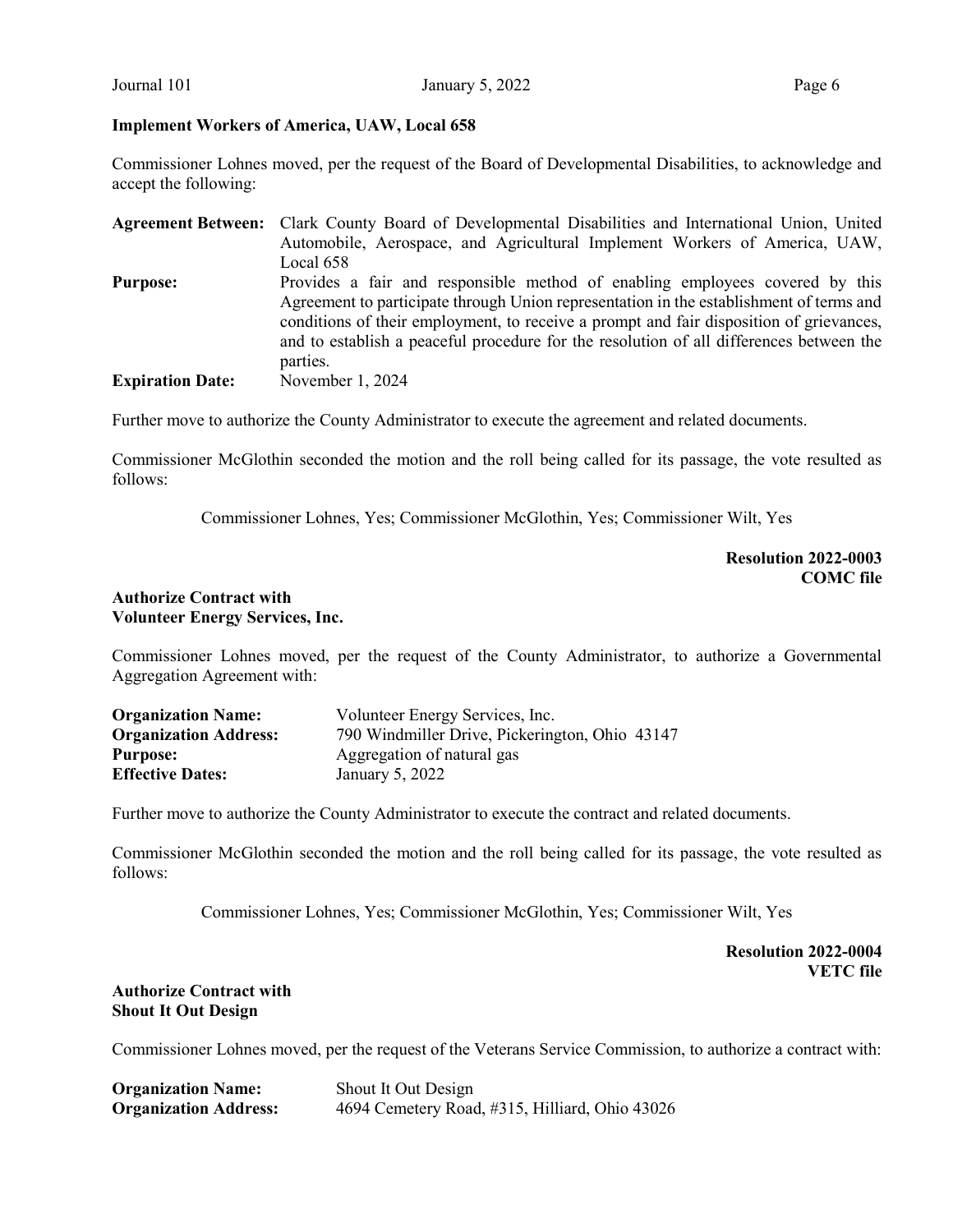**In the amount of:** \$10,500.00 **Purpose:** Website Design<br> **Effective Dates:** January 5, 2022

Funding Source(s): Veterans Service Commission January 5, 2022

Further move to authorize the County Administrator to execute the contract and related documents.

Commissioner McGlothin seconded the motion and the roll being called for its passage, the vote resulted as follows:

Commissioner Lohnes, Abstain; Commissioner McGlothin, Yes; Commissioner Wilt, Yes

### Resolution 2022-0005 EMAG file

## Authorize Grant Submission for LEPC Grant

Commissioner Lohnes moved, per the request of the Emergency Management Agency Director, to authorize grant submission of the following:

| Grant:                        | Local Emergency Planning Commission Grant                                                                                  |  |
|-------------------------------|----------------------------------------------------------------------------------------------------------------------------|--|
| Grantor:                      | Ohio EMA                                                                                                                   |  |
| <b>Funding Amount:</b>        | Undetermined                                                                                                               |  |
| <b>Purpose:</b>               | Continuation of compliance with the Right to Know Act. To plan for and respond<br>to chemical hazards within Clark County. |  |
| <b>Grant Effective Dates:</b> | July 1, 2022 through June 30, 2023                                                                                         |  |

Further move to authorize the County Administrator to execute the grant submission and related documents.

Commissioner McGlothin seconded the motion and the roll being called for its passage, the vote resulted as follows:

Commissioner Lohnes, Yes; Commissioner McGlothin, Yes; Commissioner Wilt, Yes

Resolution 2022-0006 BDDL file

# Accept Lease Agreement The Housing Connection of Clark County, Inc.

Commissioner Lohnes moved, per the request of the Board of Developmental Disabilities, to accept the following lease agreement:

| Lessee:                 | The Housing Connection of Clark County, Inc.                                 |
|-------------------------|------------------------------------------------------------------------------|
| In the amount of:       | \$4,320.00 per year                                                          |
| <b>Purpose:</b>         | Rent for the premises located at 2422 Sunset Avenue, Springfield, Ohio 45505 |
| <b>Effective Dates:</b> | January 1, 2022 through December 31, 2026                                    |

Further move to authorize the County Administrator to execute the lease agreement and related documents.

Commissioner McGlothin seconded the motion and the roll being called for its passage, the vote resulted as follows: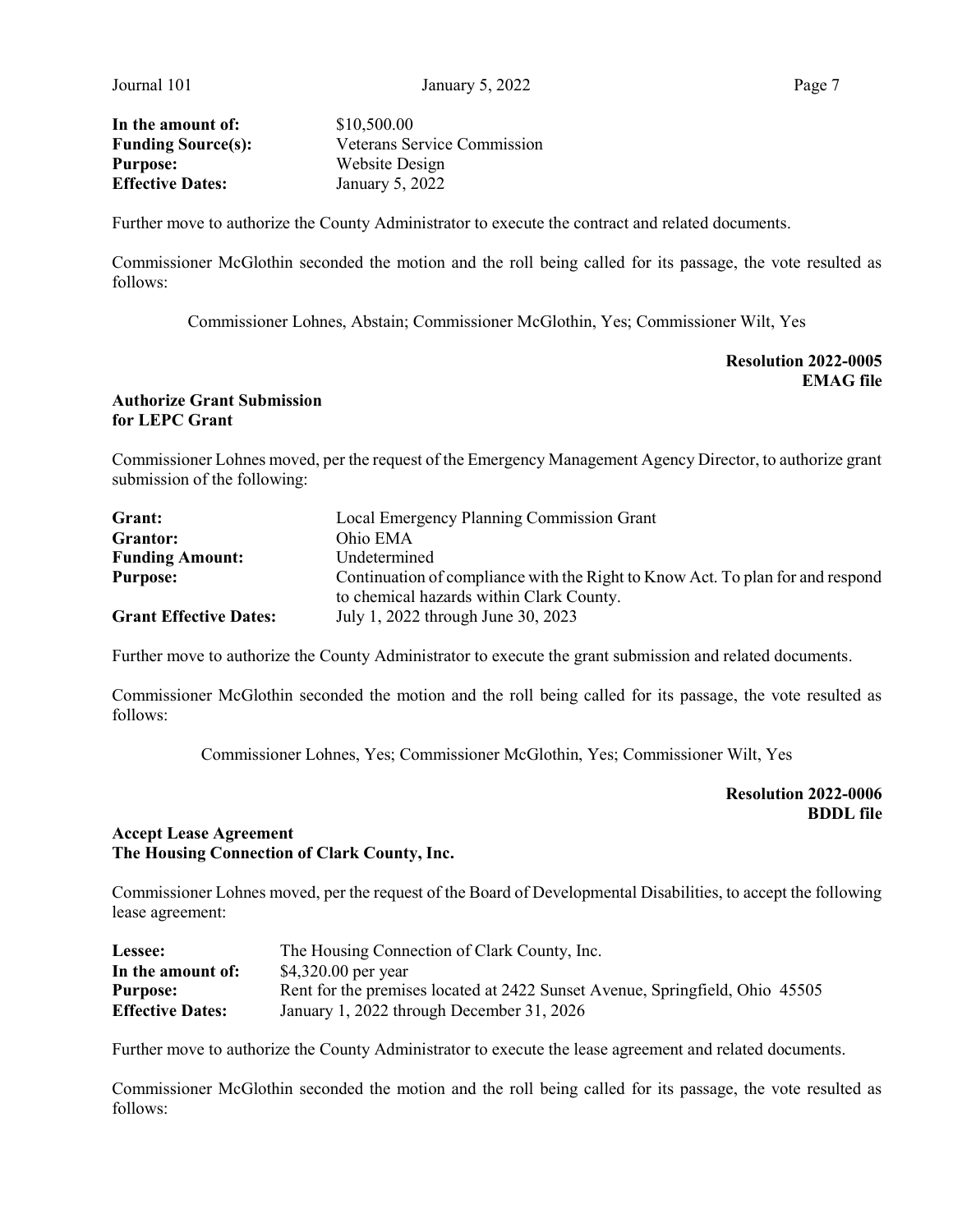Commissioner Lohnes, Yes; Commissioner McGlothin, Yes; Commissioner Wilt, Yes

# Resolution 2022-0007 COME file

# Acknowledge, Accept and Authorize Filing of Bond(s) for Clark County Elected Official(s)

Commissioner Lohnes moved, pursuant to the Ohio Revised Code, to acknowledge, accept and authorize filing of the bond(s) for the following elected official(s):

Sheriff Deborah Burchett

Commissioner McGlothin seconded the motion and the roll being called for its passage, the vote resulted as follows:

Commissioner Lohnes, Yes; Commissioner McGlothin, Yes; Commissioner Wilt, Yes

#### Resolution 2022-0008 COMO file Revised

# Resolution to Establish an Emergency Oversight Task Force for Homelessness

Commissioner Lohnes moved, per the request of the County Administrator, to establish an Emergency Oversight Task Force in response to the public health crisis of homelessness.

WHEREAS, housing is an important determinant of health, and those who experience homelessness are at greater risk for health challenges; and,

WHEREAS, homelessness is a national, state, regional, and local issue; and,

WHEREAS, homelessness has devastating effects on human lives and severe health, safety, social, economic, and environmental impacts on cities, towns, neighborhoods, families, schools, businesses, healthcare facilities, and social service agencies; and,

WHEREAS, the Board of County Commissioners, Clark County, Ohio ("Board") and the City of Springfield ("City") recognize that families and individuals have been and continue to seek emergency housing at unprecedented numbers due in part to the impact of COVID-19; and,

WHEREAS, the Board and the City are committed to working together and collaborating with all partners to find solutions; and,

WHEREAS, persons without housing have high rates of chronic physical and mental health conditions and are three times more likely to die early. Physical health complications commonly experienced by those without stable housing and shelter include hypothermia, injuries, chronic pain, musculoskeletal disorders, hunger, malnutrition, skin diseases, foot disorders, infectious diseases such as hepatitis, shigella, tuberculosis, influenza, immune disorders, HIV/AIDS, sexually transmitted diseases, dental problems, respiratory illnesses, pneumonia, hypertension, diabetes, cancer, depression, post-traumatic stress disorder, and COVID-19; and,

WHEREAS, the Board hereby requests the Clark County Combined Health District establish an Emergency Housing Oversight Task Force in response to this public health crisis, with the intention of appointing at least one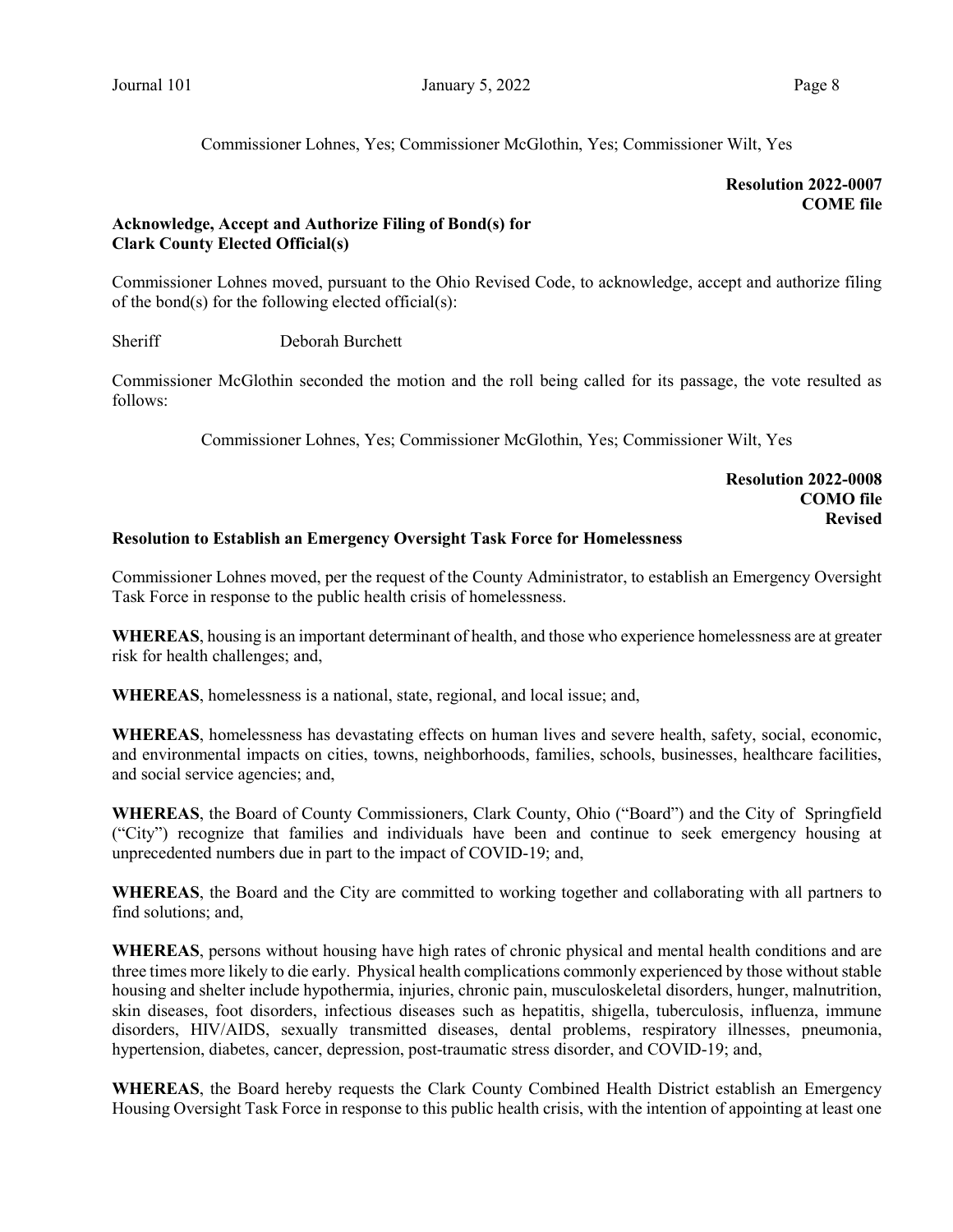position to serve as the lead of this task force and issue. The Board will provide funding in an agreed upon amount to fund said position and other activities as deemed required to address said crisis; and,

WHEREAS, the Board believes the purpose and intent of the task force shall reflect the following:

- 1. Immediately provide an accurate assessment of the number of displaced individuals and families that exist within Clark County that require emergency housing (both currently in shelter and those waiting for emergency housing services);
	- a. Provide real-time updates of said data on a weekly basis to the Board and the City
- 2. Develop and implement strategy/plan for exiting the reliance  $\&$  need for hotel/motel rooms for emergency shelter purposes.
- 3. Work to establish a more comprehensive infrastructure/ecosystem throughout Clark County to support the overall needs of those requiring emergency shelters, including but not limited to case management services, job skills training and placement, mental health & addiction services by June 30, 2022.
	- a. Reduce any duplication of services to create a more efficient and effective system to address emergency housing in the community.

WHEREAS, the Board directs the task force to be comprised of but not limited to all agencies currently involved in the continuum of care and other supporting agencies involved in the community in providing support services to individuals and families requiring emergency housing assistance.

NOW, THEREFORE BE IT RESOLVED by the Board of County Commissioners, Clark County, Ohio that:

Section 1. The Board requests the Combined Health District establish an Emergency Housing Oversight Task Force that will immediately begin to fulfill the purpose and intent of the task force as stated above and any other items deemed necessary to address this issue facing our community.

Section 2. The Emergency Housing Oversight Task Force is directed to prioritize this issue, and work to identify additional resources to assist in response efforts among federal and state agencies, City, County, Combined Health District, Continuum of Care, and all supporting partners, nonprofits, healthcare facilities, and community members to pursue targeted solutions that will prevent and reduce public health hazards associated with this crisis.

Section 3. This task force will provide support and leadership in effective community wide collaborative coordination, planning, and policy efforts to end this crisis and to implement actions that will reduce homelessness, increase affordable housing development opportunities, and address the underlying health, safety, social, economic and environmental impacts of homelessness.

Commissioner McGlothin seconded the motion and the roll being called for its passage, the vote resulted as follows:

Commissioner Lohnes, Yes; Commissioner McGlothin, Yes; Commissioner Wilt, Yes

Resolution 2022-0009 COMO file

Authorize County Departments to Utilize Internet Based System for Disposal of Surplus County Equipment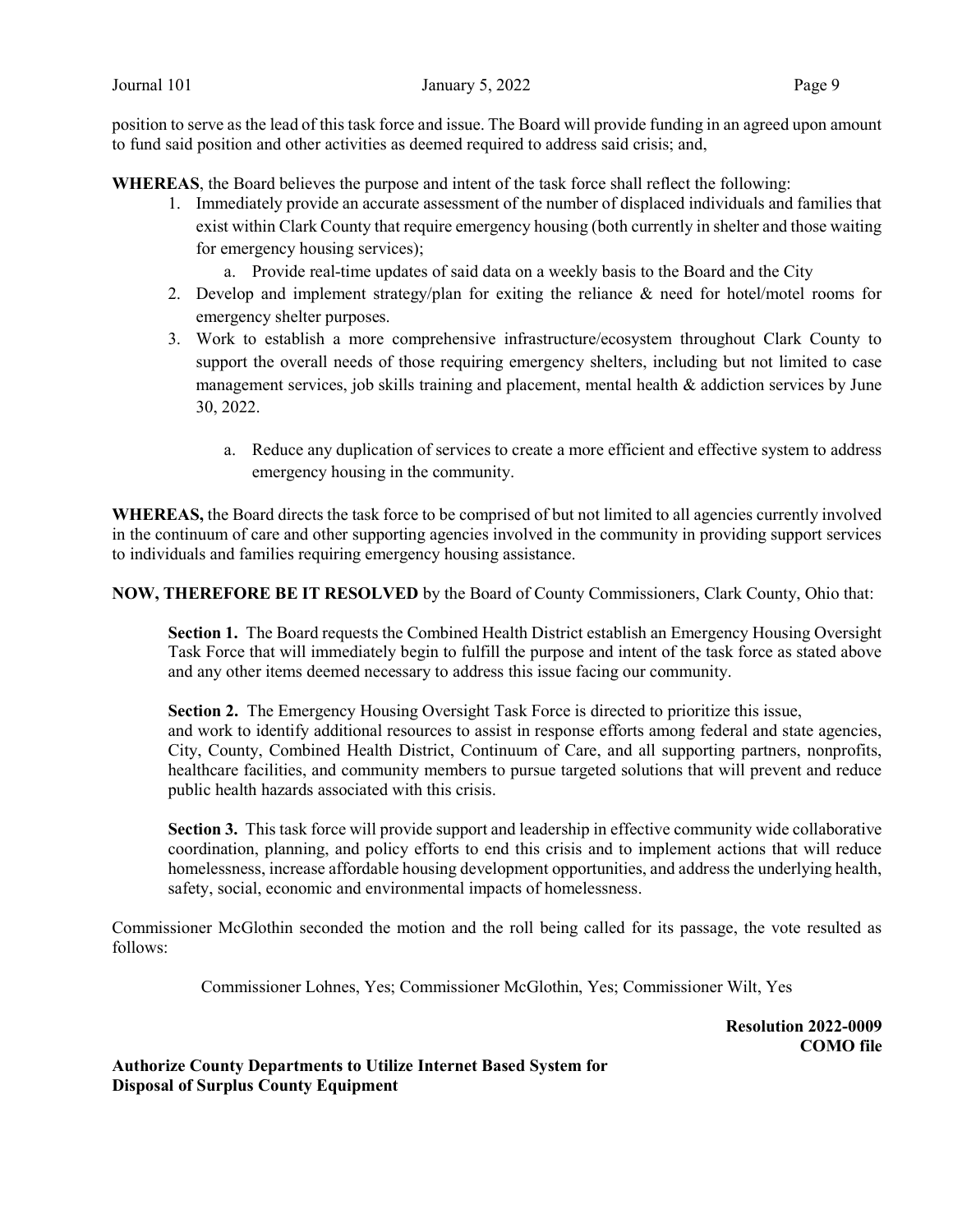Commissioner Lohnes moved to authorize in accordance with section 307.12(E) of the Ohio Administrative Code, for county departments to utilize internet based GovDeals, Inc. for the purpose of disposal of surplus county equipment. Said authorization is for the period of January 1, 2022 through December 31, 2022 and said notice is to be provided per the requirements of the ORC. Departments utilizing GovDeals, Inc. or another internet-based system must comply with the ORC stipulations governing length of auction period and other requirements.

Commissioner McGlothin seconded the motion and the roll being called for its passage, the vote resulted as follows:

Commissioner Lohnes, Yes; Commissioner McGlothin, Yes; Commissioner Wilt, Yes

# Resolution 2022-0010 COMO file

#### Authorize Expenditure of Public Funds for Proper Public Purpose for Calendar Year 2022

Commissioner Lohnes moved, pursuant to Ohio Auditor of State Technical Bulletin 2003-005, to authorize the expenditure of public funds for meals, coffee, refreshments, and other amenities. Such expenditures should be de minimis in amount. Further move to find this to be proper public purpose.

Commissioner McGlothin seconded the motion and the roll being called for its passage, the vote resulted as follows:

Commissioner Lohnes, Yes; Commissioner McGlothin, Yes; Commissioner Wilt, Yes

# Resolution 2022-0011 COMO file

# Set Date and Time for Reorganization Meeting for Board of County Commissioners

Commissioner Lohnes moved, upon the recommendation of the County Administrator, to set Wednesday, January 12, 2022, at 8:30 a.m. as the date and time for the reorganization meeting for the Board of County Commissioners.

Commissioner McGlothin seconded the motion and the roll being called for its passage, the vote resulted as follows:

Commissioner Lohnes, Yes; Commissioner McGlothin, Yes; Commissioner Wilt, Yes

Resolution 2022-0012 DEED file

#### Acknowledge and Accept Quit Claim Deed(s)

Commissioner Lohnes moved to acknowledge and accept Quit Claim Deed(s) for the following:

NAME PROJECT Board of County Commissioners Right of Way due to lot split

Situate in the State of Ohio, County of Clark, Township of Green and being and part of V.M.S 185 and being part of the land conveyed to Rodney A. Barclay and Ryan S. Barclay in O.R. 1998, Page 1166, Tract One of the Official Records of Clark County Ohio.

Further move to authorize the County Administrator to execute the related documents.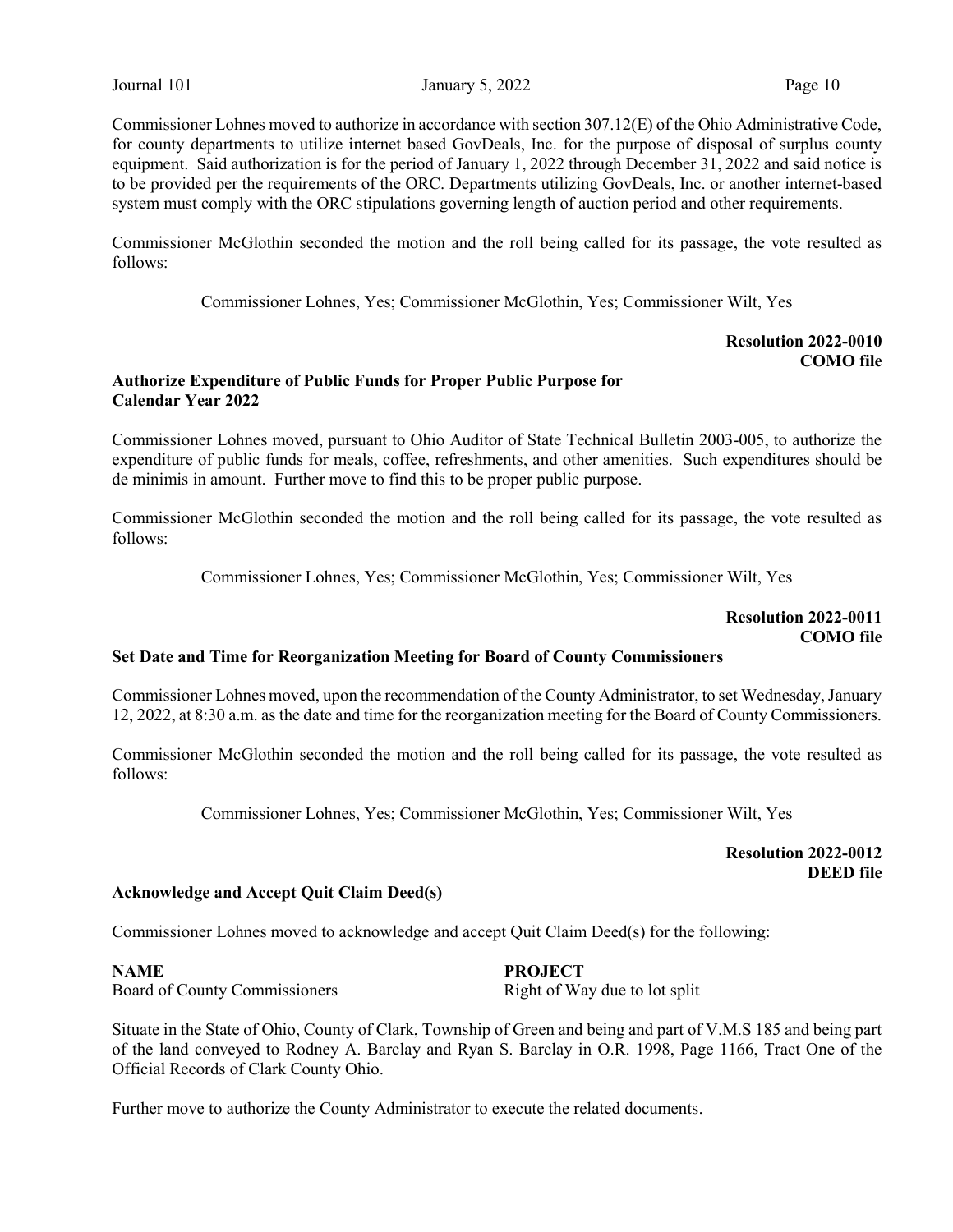Commissioner McGlothin seconded the motion and the roll being called for its passage, the vote resulted as follows:

Commissioner Lohnes, Yes; Commissioner McGlothin, Yes; Commissioner Wilt, Yes

#### Resolution 2022-0013 ENGB file

# Authorizing the County Engineer to use the "Force Account" pursuant to the Ohio Revised Code Section 5543.19

Commissioner Lohnes moved, upon the recommendation of the Deputy Engineer, to authorize the County Engineer to use the "Force Account" pursuant to the Ohio Revised Code Section 5543.19.

BE IT RESOLVED that the Board of Clark County Commissioners authorizes Johnathan A. Burr, Clark County Engineer, to proceed by force account on all bridge, culvert, and road work during 2022, absent action by the board of county commissioners to let a construction contract (Ohio Revised Code §5543.19).

WHEREAS, the Ohio Revised Code Section 153.64, 4931 and 4933, provides to the Board of Clark County Commissioners, the authority to control the installation and placement of any public utilities within the dedicated public right-of-ways of all County maintained highways; and,

WHEREAS, the Ohio Revised Code Section 5589 and 5543 provides to the Board of Clark County Commissioners, the authority to control any digging and excavating on or along a County maintained highway and for the placement of a private driveway approach to a County maintained highway; and,

WHEREAS, the Ohio Revised Code Section 4513.34 provides to the Board of Clark County Commissioners, the authority to permit oversize and overweight vehicles using County maintained Highways; and,

WHEREAS, the Ohio Revised Code Section 307.79 provides to the Board of Clark County Commissioners, the authority to adopt rules to regulate storm water permits and to designate an official to review, approve or disapprove plans, issue permits within the unincorporated areas of Clark County;

THEREFORE, BE IT RESOLVED that the Board of Clark County Commissioners does hereby authorize the Clark County Engineer to develop and administer permits for the above described activities and to keep said permits on file with the permanent road records of Clark County.

Commissioner McGlothin seconded the motion and the roll being called for its passage, the vote resulted as follows:

Commissioner Lohnes, Yes; Commissioner McGlothin, Yes; Commissioner Wilt, Yes

Resolution 2022-0014 ENGO file

# Authorize Removal of Obstruction per ORC 5547.03 at 4271 Petre Road

Commissioner Lohnes moved to table the following request from the County Engineer, to authorize the removal of an obstruction in County right of way: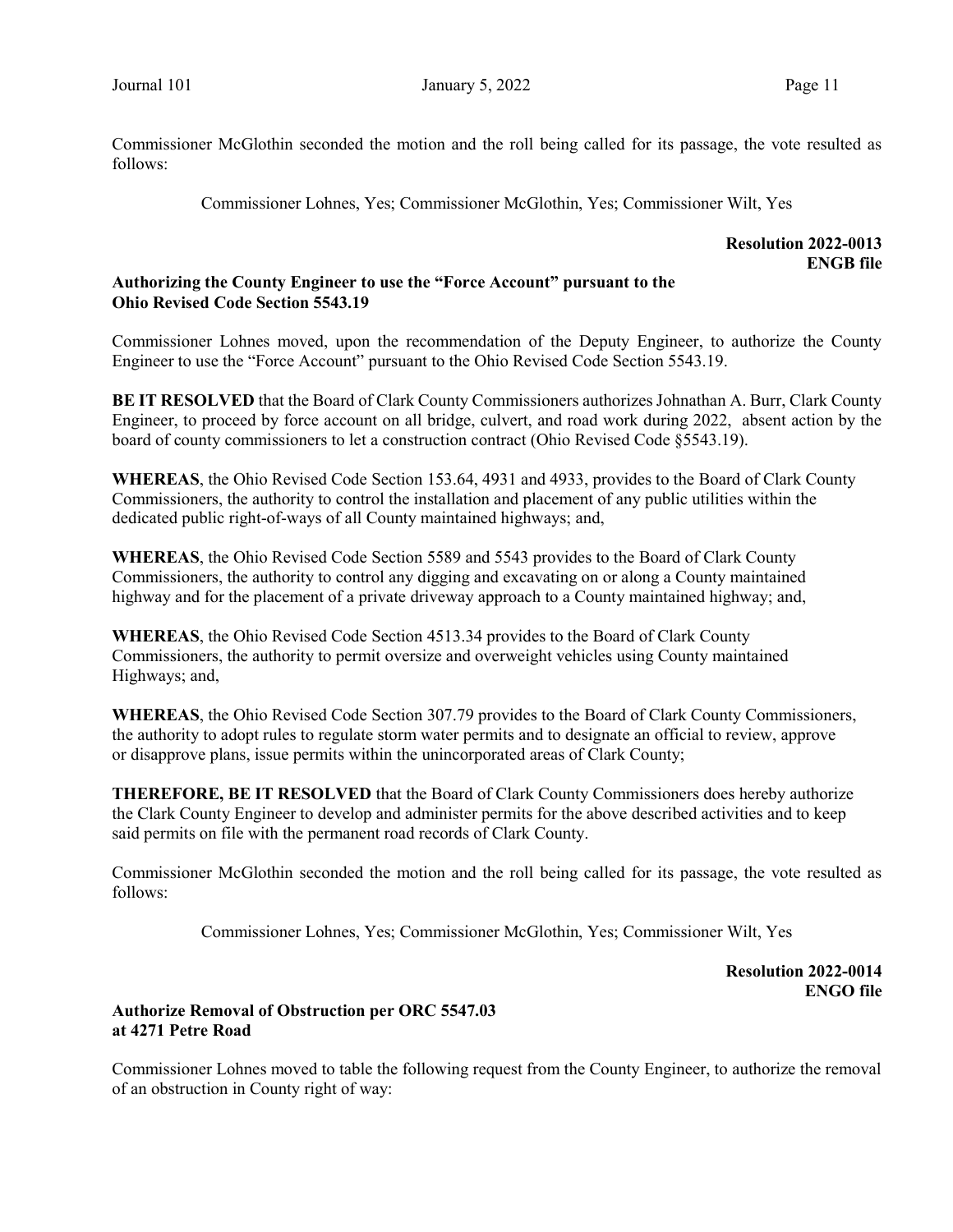| <b>Property Owner:</b> | Luke Liming                                                                               |  |  |
|------------------------|-------------------------------------------------------------------------------------------|--|--|
| <b>Address:</b>        | 4271 Petre Road, Springfield, Ohio 45502                                                  |  |  |
| <b>Reason:</b>         | The County Engineer has determined that Mr. Luke Liming has recently constructed a        |  |  |
|                        | large masonry mailbox structure in front of his property located at 4271 Petre Road. The  |  |  |
|                        | structure is located within County right of way, these types of structures are a safety   |  |  |
|                        | concern to the motoring public, and they do or may interfere with the proposed            |  |  |
|                        | improvement, maintenance, or repair of the County Engineer's duties. Pursuant to          |  |  |
|                        | O.R.C. 5547.03, the owner is hereby directed to begin removal of the obstruction within   |  |  |
|                        | five (5) calendar days of receiving this Board's order and determination, and to complete |  |  |
|                        | removal of the obstruction within a reasonable time.                                      |  |  |

Further move to authorize the County Engineer to serve written notification of this Board's order and determination upon the owner. The County Engineer is authorized to effect removal of the obstruction if the owner fails to do so within the time ordered herein. The owner is hereby ordered to cease and desist or otherwise wrongfully obstruct any culvert, ditch, drain, or watercourse along, upon or across a public highway, or divert any water from adjacent lands to or upon a public highway.

Commissioner McGlothin seconded the motion and the roll being called for its passage, the vote resulted as follows:

Commissioner Lohnes, Yes; Commissioner McGlothin, Yes; Commissioner Wilt, Yes

Resolution 2022-0015 UTLR file

#### Acknowledge Report on Water and Sewer Rates for 2022

Commissioner Lohnes moved, per request of the County Administrator, to acknowledge the report from the Utilities Director that proposes water and sewer rate changes for 2022. See attached rate tables.

Further move to direct staff to implement the sewer rate changes and charges and amend the Clark County Water and Sewer Regulations to reflect the adjusted rates.

Commissioner McGlothin seconded the motion and the roll being called for its passage, the vote resulted as follows:

Commissioner Lohnes, Yes; Commissioner McGlothin, Yes; Commissioner Wilt, Yes

Resolution 2022-0016 TRAV file

#### Approve Travel/Expense Allowance

Commissioner Lohnes moved, per the request of the following Department Director(s) or Elected Official(s) to approve the following travel allowances:

| Dept.   | <b>Name</b>   | Purpose              | Place   | Date    | ∵ost   |
|---------|---------------|----------------------|---------|---------|--------|
| Various | Various Staff | Various Mtgs./Trngs. | Various | CY 2022 | \$0.00 |

Commissioner McGlothin seconded the motion and the roll being called for its passage, the vote resulted as follows: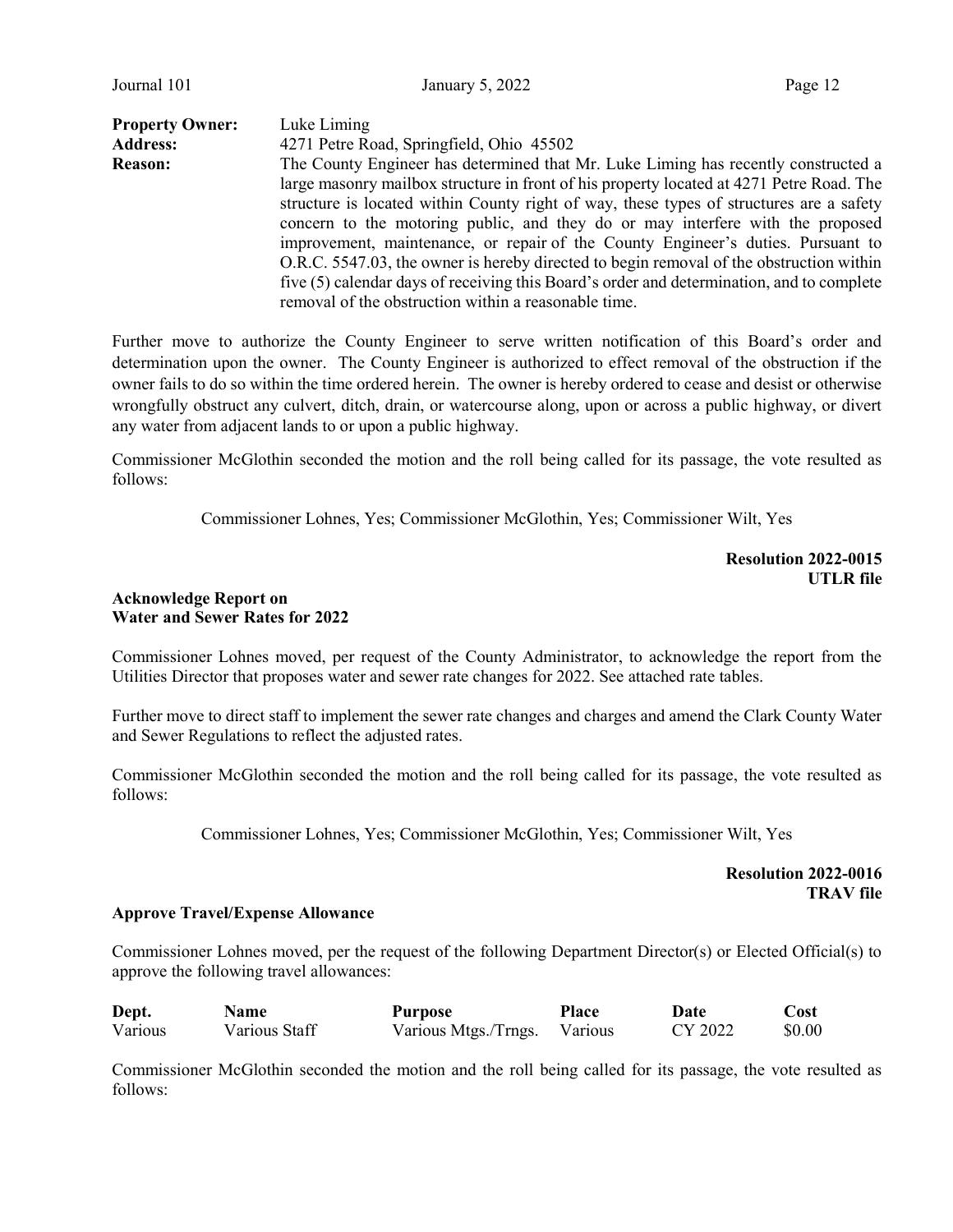Commissioner Lohnes, Yes; Commissioner McGlothin, Yes; Commissioner Wilt, Yes

# Resolution 2022-0017 TRAV file

#### Approve Travel/Expense Allowance

Commissioner Lohnes moved, per request of the following Department Director(s) or Elected Official(s) to approve the following travel allowances.

| Dept.       | <b>Name</b> | <b>Purpose</b>                | <b>Place</b>     | Date      | Cost    |
|-------------|-------------|-------------------------------|------------------|-----------|---------|
| <b>EMA</b>  | D. Perks,   | Civil Unrest Training         | Hamilton Co., OH | 12/7/2021 | \$72.80 |
|             | K. Johnson  |                               |                  |           |         |
| Comm. Dev.  | E. Harris   | DDC Annual Meeting Dayton, OH |                  | 2/2/2022  | \$75.00 |
| <b>DJFS</b> | B. Adkins   | Training                      | Virtual          | 1/13/2022 | \$25.00 |

Further move reimbursements shall comply with all requirements of the Travel Policy as adopted in the Personnel Manual.

Commissioner McGlothin seconded the motion and the roll being called for its passage, the vote resulted as follows:

Commissioner Lohnes, Yes; Commissioner McGlothin, Yes; Commissioner Wilt, Yes

#### Resolution 2022-0018 ARPA file

# Authorize Allocation of American Rescue Plan Act (ARPA) Funds to Reimburse Clark County COVID-19 Vaccine Incentive Expenses

Commissioner Lohnes moved, per request of the County Administrator to approve the following reimbursement:

WHEREAS, Clark County has received direct payments from the United States (US) Treasury under the Coronavirus State and Local Fiscal Funds authorized by the American Rescue Plan Act (ARPA); and,

WHEREAS, Clark County will use the funding in accordance with ARPA and guidance from the US Treasury; and,

WHEREAS, the Department of Treasury issued the Interim Final Rule on May 10, 2021, to provide guidance on permissible uses; and,

WHEREAS, a permissible use of the ARPA funds is to reimburse expenses incurred by the County to support COVID-19 mitigation and prevention efforts taken by its employees during the COVID-19 public health emergency; and,

WHEREAS, the County's expenses incurred by awarding gift cards, wellness points, and personal leave to its eligible employees is determined by submitted proof of the employees' Covid-19 vaccination(s).

#### NOW THEREFORE, BE IT RESOLVED by the Board of County Commissioners, that:

The Board of County Commissioners approves the use of ARPA funds to reimburse the County's expenses for effectuating employee vaccine incentives between March 10, 2021 and October 1, 2021, which totals \$37,806.88. Commissioner McGlothin seconded the motion and the roll being called for its passage, the vote resulted as follows: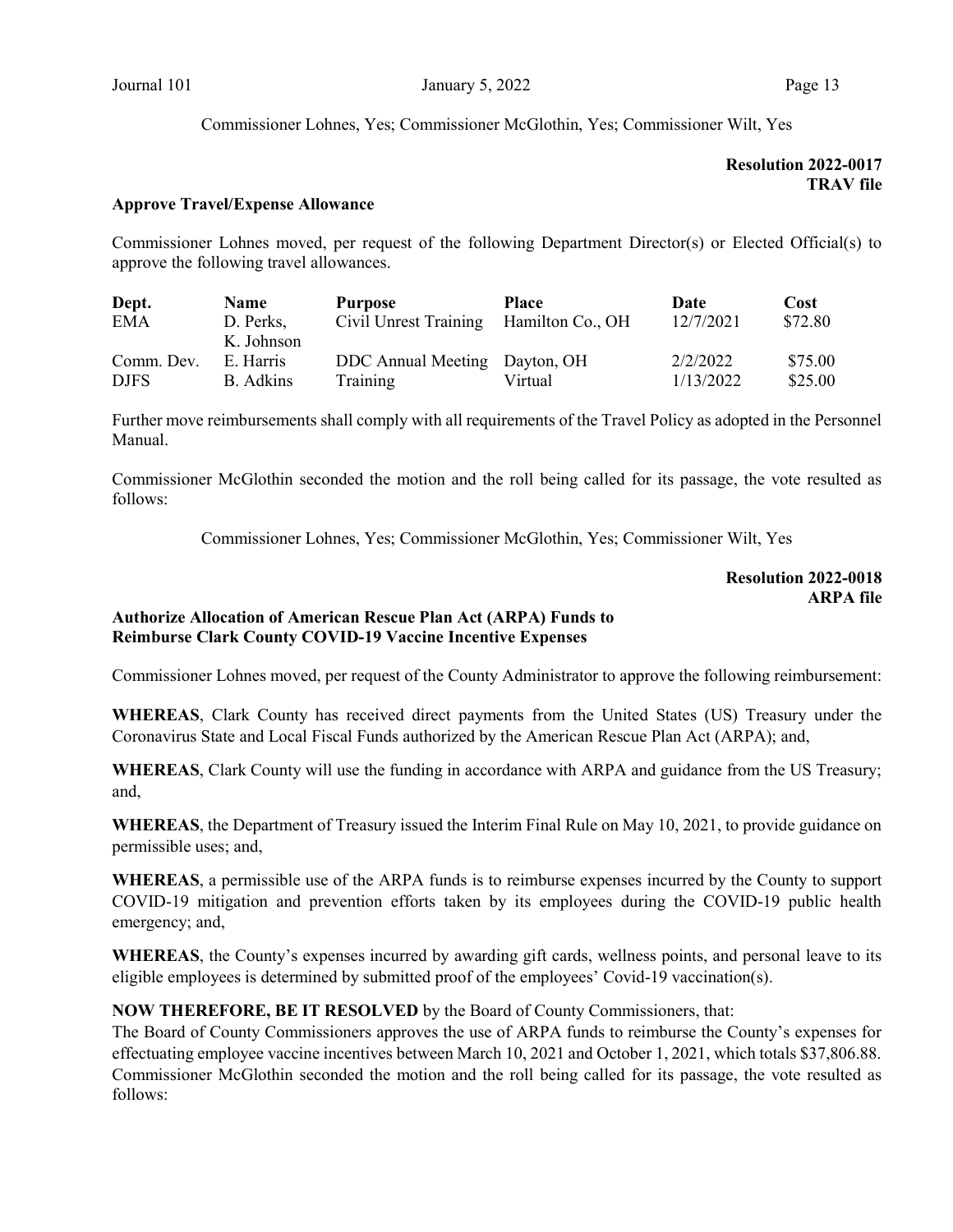Commissioner Lohnes, Yes; Commissioner McGlothin, Yes; Commissioner Wilt, Yes

## Resolution 2022-0019 ZAMD file

# Set Date and Time for Public Hearing for Proposed Zoning Text Amendment ZA-2021-01

Commissioner Lohnes moved to set 10:00 a.m., Wednesday, January 19, 2022 in the Commissioners Chambers, Room 151 at the Springview Government Center, 3130 East Main Street, Springfield, Ohio as the date and time for a public hearing for the Proposed Zoning Text Amendment ZA-2021-01 regarding lighting, initiated by the Rural Zoning Commission to amend the Clark County Zoning Regulations, adopted May 1, 1984 and last amended November 4, 2020, be amended.

Commissioner McGlothin seconded the motion and the roll being called for its passage, the vote resulted as follows:

Commissioner Lohnes, Yes; Commissioner McGlothin, Yes; Commissioner Wilt, Yes

Resolution 2022-0020 ZMRV file

#### Set Date and Time for Public Hearing for Rezoning Case Z-2021-08 filed by Westore LLC

Commissioner Lohnes moved, per the certification and recommendation of the Clark County Rural Zoning Commission, to set 10:00 a.m., Wednesday, January 19, 2022, in the Commissioners Chambers, Room 151 at the Springview Government Center, 3130 East Main Street, Springfield, Ohio as the date and time for a public hearing to rezone property located in Mad River Township being 3.07 acres located at 8032 Dayton-Springfield Road, to rezone from R-1 (Rural Residential) and B-3S (General Business – Specific Use) to B-4S (Heavy Business – Specific Use) for expanding an existing self-storage facility.

Commissioner McGlothin seconded the motion and the roll being called for its passage, the vote resulted as follows:

Commissioner Lohnes, Yes; Commissioner McGlothin, Yes; Commissioner Wilt, Yes

Replaces Resolution 2021-0853 Resolution 2022-0021 ANXS file

# Approve Expedited Type 1 Annexation Petition for Approximately 247.17 acres in Springfield Township

Commissioner Lohnes moved, upon recommendation by the County Administrator, to approve an Expedited Type 1 Annexation Petition for the following property:

| <b>Petitioner:</b>         | James F. Peifer on behalf of Chakeres Theatres, Inc. and Community Improvement |  |  |  |
|----------------------------|--------------------------------------------------------------------------------|--|--|--|
|                            | Corporation of Springfield and Clark County, Ohio                              |  |  |  |
| <b>Petitioner Address:</b> | 333 North Limestone Street, P.O. Box 1687, Springfield, Ohio 45501             |  |  |  |
| <b>Property Address:</b>   | 4025 E. National Road, Springfield, Ohio 45505                                 |  |  |  |
|                            | PID 3000700011305019                                                           |  |  |  |
|                            | S. Charleston Pike, Rear, Springfield, Ohio 45502                              |  |  |  |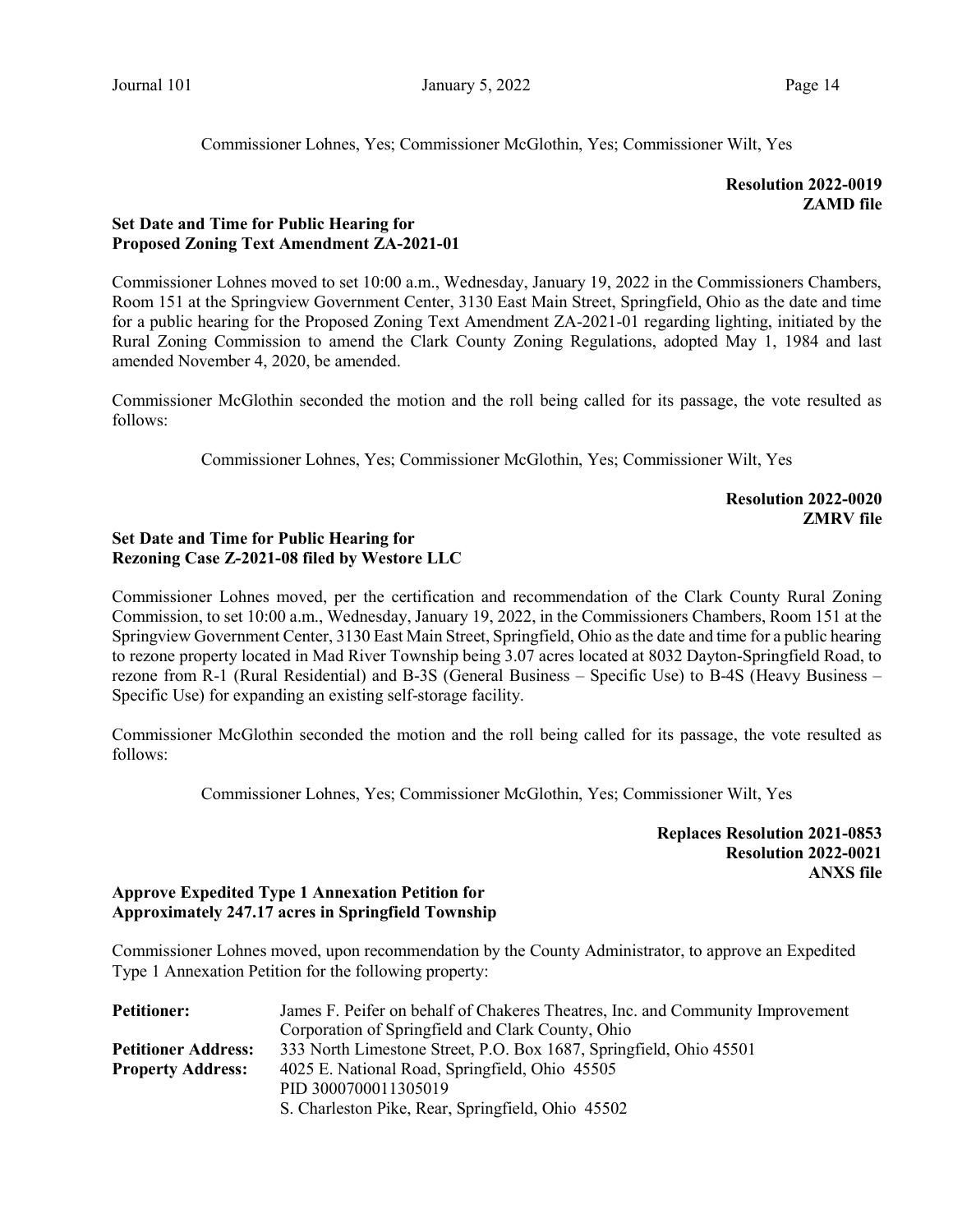|                         | PID 3000700010200003<br>S. Charleston Pike, Rear, Springfield, Ohio 45502<br>PID 3000700010200005 |
|-------------------------|---------------------------------------------------------------------------------------------------|
| Location:               | Approximately 247.17 acres of land                                                                |
| From:                   | Springfield Township                                                                              |
| To:                     | The City of Springfield                                                                           |
| <b>Documents Filed:</b> | Annexation Petition, Legal Description, Annexation Map, Properties Inlcuded in and                |
|                         | Adjacent to Proposed Annexation, CEDA Agreement, Filing fee.                                      |
| <b>Date Received:</b>   | December 18, 2021                                                                                 |

Commissioner McGlothin seconded the motion and the roll being called for its passage, the vote resulted as follows:

Commissioner Lohnes, No; Commissioner McGlothin, Yes; Commissioner Wilt, Yes

# Resolution 2022-0022 **VETS** file

# 10:00 p.m. Public Hearing for the Clark County Veteran's Service Commission 2022 Budget Request

This is the date and time set by the Board of County Commissioners, Clark County, Ohio, to hold a public hearing for the Clark County Veteran's Service Commission 2022 Budget Request.

Public Hearing opened by the Commission President at 10:11 a.m.

Staff Report: Ms. Wood, Veterans Service Commission, said nothing has changed since the meeting with the County Administrator, but she is willing to answer any questions the Commissioners might have. There were no questions from the Commissioners.

Audience Comments: Mr. O'Neal said he is in favor of the budget for 2022 and he is looking forward to 2022 to be a workable agreement between the Veterans Service Commission and the Board of County Commissioners. Mr. O'Neal would like the past to be in the past. Mr. O'Neal said last year was a really different year with all the money the government gave out and are still giving out, so the assistance they were giving people was down. Mr. O'Neal said that worked out well for the Veteran Service since they are still trying to get moved after fifteen (15) months. Mr. O'Neal said they are very conscientious to be good stewards of the budget for this year. Commissioner Wilt said she appreciates what the Veteran's Service does and Mr. O'Neal's service. Commissioner Wilt said she realizes there have been times the Board has questioned the direct assistance and making sure that the funds are going to veterans. She said she feels the improvements they are making are helpful and will provide a lot of access to veterans.

Commissioner McGlothin said he received an email stating there are fewer veterans in the county than previously. Ms. Wood said there are fewer veterans and this happens every year.

There were no further audience comments.

Commissioner Lohnes moved to close the public hearing at 10:21 a.m.

Commissioner McGlothin seconded the motion and the roll being called for its passage, the vote resulted as follows:

Commissioner Lohnes, Yes; Commissioner McGlothin, Yes; Commissioner Wilt, Yes